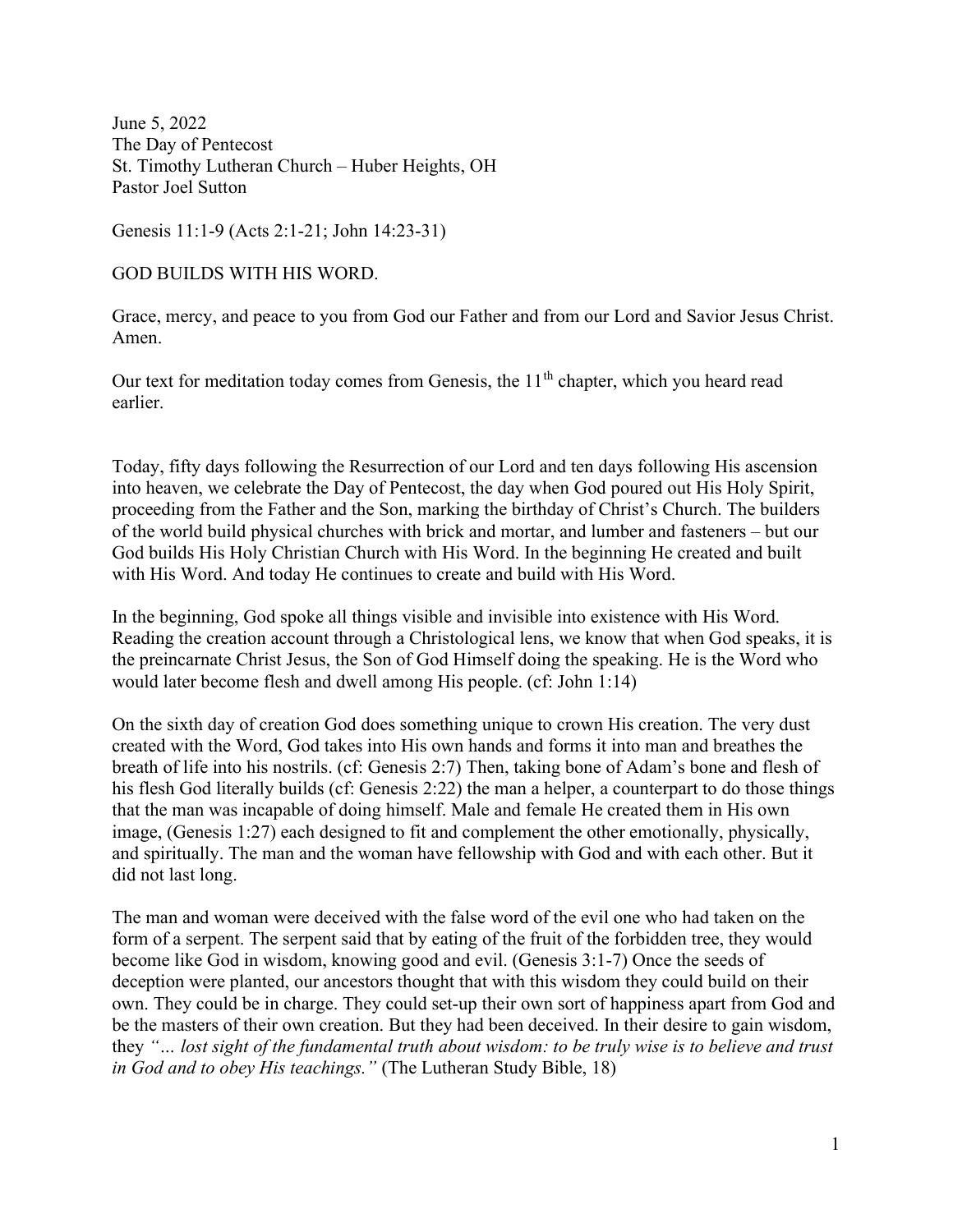When God came looking for them in the Garden, they were hiding. They knew they were naked. They were ashamed and afraid of God. In their selfish desire to be like God, they became enemies of God and destined for death. Just as sin and death came into the world through our ancestor Adam, you and me and all mankind have inherited His sinful nature, and by that nature enemies of God, and destined for death. (cf: Romans 5:10-12) Like Adam and Eve, you and I wish to be God and build our own lives and happiness apart from Him.

Following the sin in the Garden, generation after generation attempted to build apart from God, filling the world with corruption and violence. (cf: Genesis 6:11) So God destroyed all breathing flesh on the earth in the Great Flood, except for Noah and his family. (cf: Genesis 6:17) Only eight persons in all were brought safely through water on the ark. (1 Peter 3:20) Eight persons who had original sin clinging to their flesh and were by nature enemies of God. Similar to God's command to Adam and Eve in the Garden, Scripture records that exiting the ark:

## "… God blessed Noah and his sons and said to them, 'Be fruitful and multiply and fill the earth." (Genesis  $9:1$ )

Again, instead of heeding God's command, generation after generation attempted to build apart from God. In our Old Testament lesson this morning, the people propose to build a tower. There is nothing wrong or sinful about wanting to make bricks or build a city or a tower. The problem is why they wanted to build it. From our text:

"… they said, 'Come, let us build ourselves a city and a tower with its top in the heavens, and let us make a name for ourselves, lest we be dispersed over the *face of the whole earth.*'" (Genesis  $11:4$ )

They wanted to *make a name* for themselves, and they *did not want to be scattered*. In essence they wanted to be God. They did not want to call upon the name of the LORD. (cf: Genesis 4:26) They did not want to obey His command to multiply and fill the earth. (cf: Genesis 1:28, 9:1) They wanted to be famous and go down in the history books, setting up their own sort of happiness apart from God and be the masters of their own creation – much like you and me and our society today.

Consider this random thought. In our country, every federal and national holiday receives just 24 hours on the calendar to celebrate. But the social justice warriors of our country now demand that you and I spend 30 days, the entire month of June, celebrating and taking pride in other people's sexual identities and erotic obsessions. They have built their own sort of happiness apart from what God created and commanded in the Garden. They believe they are the masters of their own creation. But before you and I focus on the speck in our brother's eye, we must first take the log out of our own eye – and then – address the speck in our brother's eye. (cf: Matthew 7:3–5)

The ugly truth is, your sin and mine is just as deadly. It is just as detestable in the eyes of God. It is just as damnable. The problem is that you and I are no longer offended by our sin but take pride in it every day of the year: selfishness, slander, gossip, envy of others, and pride in your own personal proclivities, and lust of your own obsessions. Instead of loving God with all your heart, soul, and mind – and loving your neighbor as yourself – you and I are part of one more generation attempting to build apart from God. In our desire to gain wisdom, we have lost sight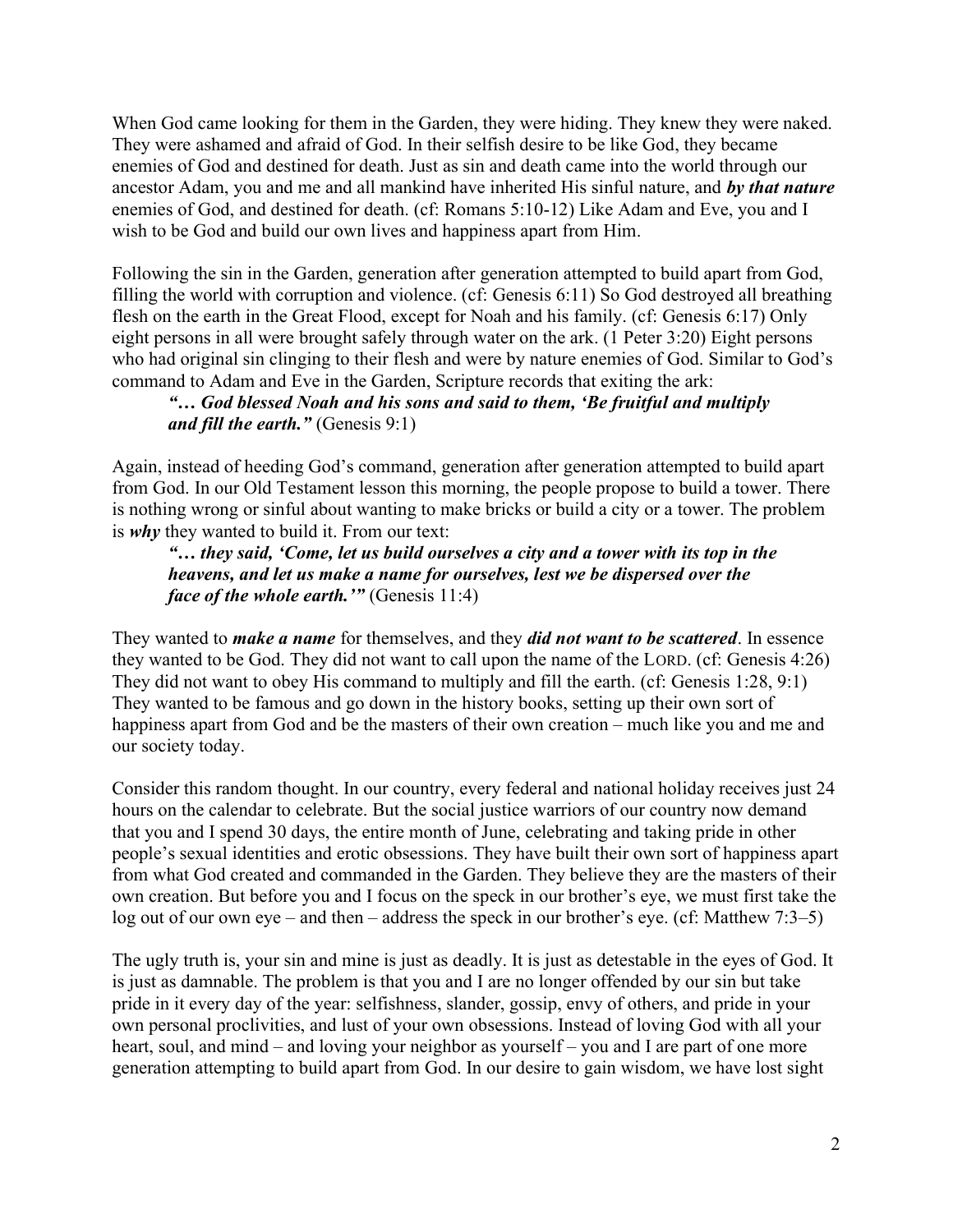of the fundamental truth about wisdom: to be truly wise is to believe and trust in God and to obey His teachings.

Just as God came to the Garden to visit Adam and Eve:

## "… the LORD came down to see the city and the tower, which the children of man had built." (Genesis  $11:5$ )

Every time man attempts to be God, he falls far short. The tower that was supposed to reach to the heavens was still small enough that the Lord had to come down in order to see it. And not just the preincarnate Christ, but the entire Holy Trinity said:

"... Come, let us go down and there confuse their language..." (cf: Genesis 11:7)

The Lord confused their language and scattered them over the face of the world, fulfilling His command to fill the earth. But separation and confusion were neither the end nor the goal. It was an act of God's grace lest men think they do not need Him and thus, suffer eternal damnation for their idolatrous desires.

Our Lord scattered so that He might gather, uniting all things in Him, all things in heaven and things on earth. (cf: Ephesians 1:10) In the fullness of time the Word took on human flesh and blood so that through His perfect life, perfect suffering, and perfect death, He would destroy sin, death, and the power of the devil, restoring fellowship with God and with one another. The devil had no claim on Jesus. (cf: John 14:30) He is powerless against Christ Jesus.

On the night when Jesus was betrayed, He told His disciples that He was going away. But before going He promised to send the Helper, the Holy Spirit, whom the Father will send in His Name to teach them everything, guiding them into all truth, reminding them of everything that He had said to them. (cf: John 14:26, 16:13- 14) And His promise was fulfilled on the Day of Pentecost, when the Holy Spirit was poured out, making it possible for the Gospel to be proclaimed and heard in all languages so that the Holy Spirit can call and gather people from all nations into Christ's one Church. For everyone who calls upon the name of the Lord shall be saved. (cf: Acts 2:21)

In the beginning God created and built with His Word. And today, by the power of the Holy Spirit, He continues to create Christians and builds His Church with His Word.

- In your Baptism, you were brought safely into the holy ark of Christ's Church through the washing of water and the Word. At the font God breathed new life into you, not because of your good works or your good looks, but according to His own mercy, by the washing of regeneration and renewal of the Holy Spirit. (cf: Titus 3:4–5) You may not have had a tongue of fire resting on you, but you received the sign  $\pm$  of the cross on your forehead and over your heart to mark you as one redeemed by Christ the crucified.
- The Holy Spirit opens your mind to the truth of God's inerrant Word, reminding you of His commands and enabling you repent and turn away from your sinfulness. It's one thing to fall into temptation and regret your sin; however, it's quite a deadly thing to continue willfully practicing unrepentant sin. The Spirit calls you to repentance and strengthens you to flee all your unrighteousness.